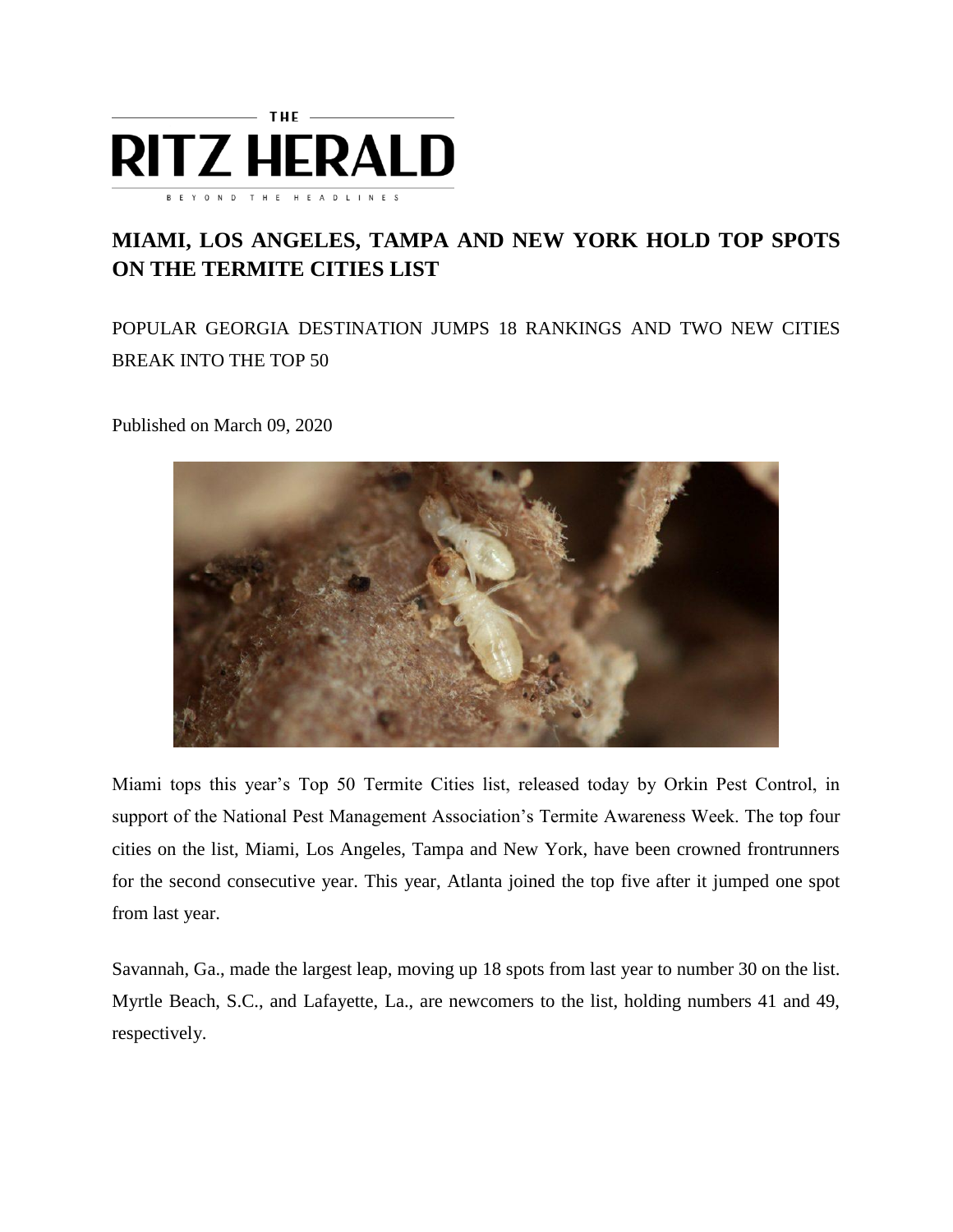The list is based on treatment data from the metro areas where Orkin performed the most firsttime customer termite treatments from February 1, 2019 – January 31, 2020. The ranking includes both residential and commercial treatments.

For termites, all areas of the U.S. are susceptible to infestations, though specific area pressures of subterranean termites vary from slight to heavy. The Pacific Coast and coastal regions of the Southeast see the additional threat of drywood termites.

Termites swarm based on favorable weather conditions. Most species of subterranean termites swarm in the spring and summer, where drywood termites typically swarm in the late summer and fall months. Major variations in weather typically mean variations in swarms, as well.

Termites swarm when they are searching for their two main factors of survival: moisture and food. Due to urbanization, termites will find their way to residential properties for food sources, as there are fewer dead trees to invade.

"Termites are an especially sneaky pest, as they can hide and thrive in your home or on your property for years without being detected," said Glen Ramsey, an Orkin entomologist. "Approximately 600,000 U.S. homes a year are faced with termite damage, and homeowners spend an average of \$3,000 to repair that damage once it has been identified."

- 1. Miami
- 2. Los Angeles
- 3. Tampa, Fla.
- 4. New York
- 5. Atlanta  $(+1)$
- 6. Washington, D.C.  $(+1)$
- 7. West Palm Beach, Fla. (+1)
- 8. San Francisco (+1)
- 9. New Orleans (-4)
- 10. Orlando, Fla. (+2)
- 11. San Diego
- 12. Dallas (-2)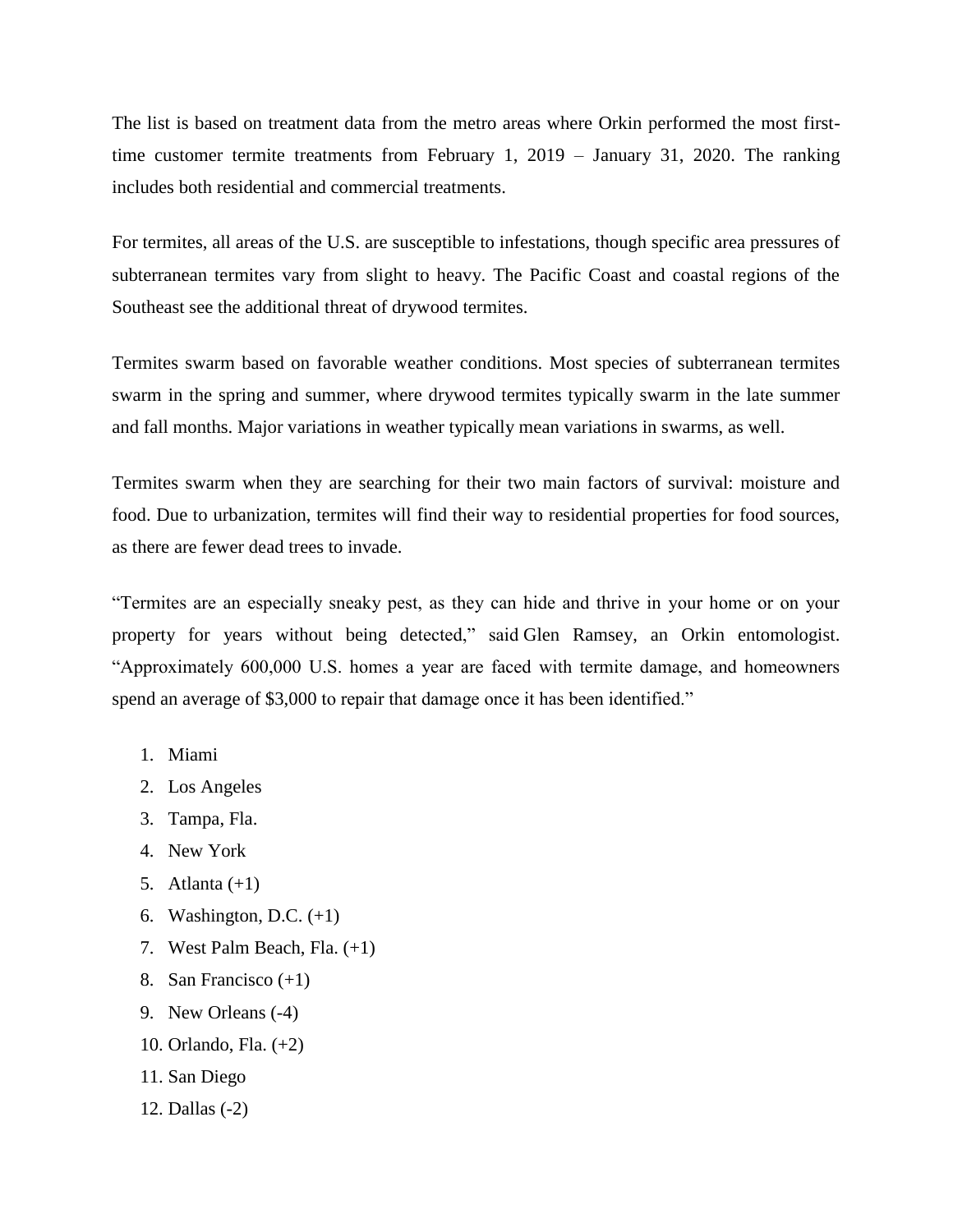13. Raleigh, N.C. (+2)

- 14. Phoenix (-1)
- 15. Houston (-1)
- 16. Baltimore (+1)
- 17. Nashville, Tenn. (+1)
- 18. Charlotte, N.C. (+2)
- 19. Philadelphia (-3)
- 20. Chicago (-1)
- 21. Ft. Myers, Fla.
- 22. Cincinnati (+6)
- 23. Mobile, Ala. (+3)
- 24. Indianapolis (+3)
- 25. Norfolk, Va. (-3)
- 26. Greenville, S.C. (-2)
- 27. Knoxville, Tenn. (-4)
- 28. Charleston, W.Va. (-3)
- 29. Pittsburgh
- 30. Savannah, Ga. (+18)
- 31. Richmond, Va.
- 32. Kansas City (-2)
- 33. Honolulu (-1)
- 34. Oklahoma City
- 35. Tulsa, Okla.
- 36. Boston (+8)
- 37. St. Louis (-4)
- 38. Columbia, S.C. (-1)
- 39. San Antonio (+1)
- 40. Chattanooga, Tenn. (+1)
- 41. Lafayette, La. (new to list)
- 42. Lexington, Ky. (-3)
- 43. Jacksonville, Fla. (-5)